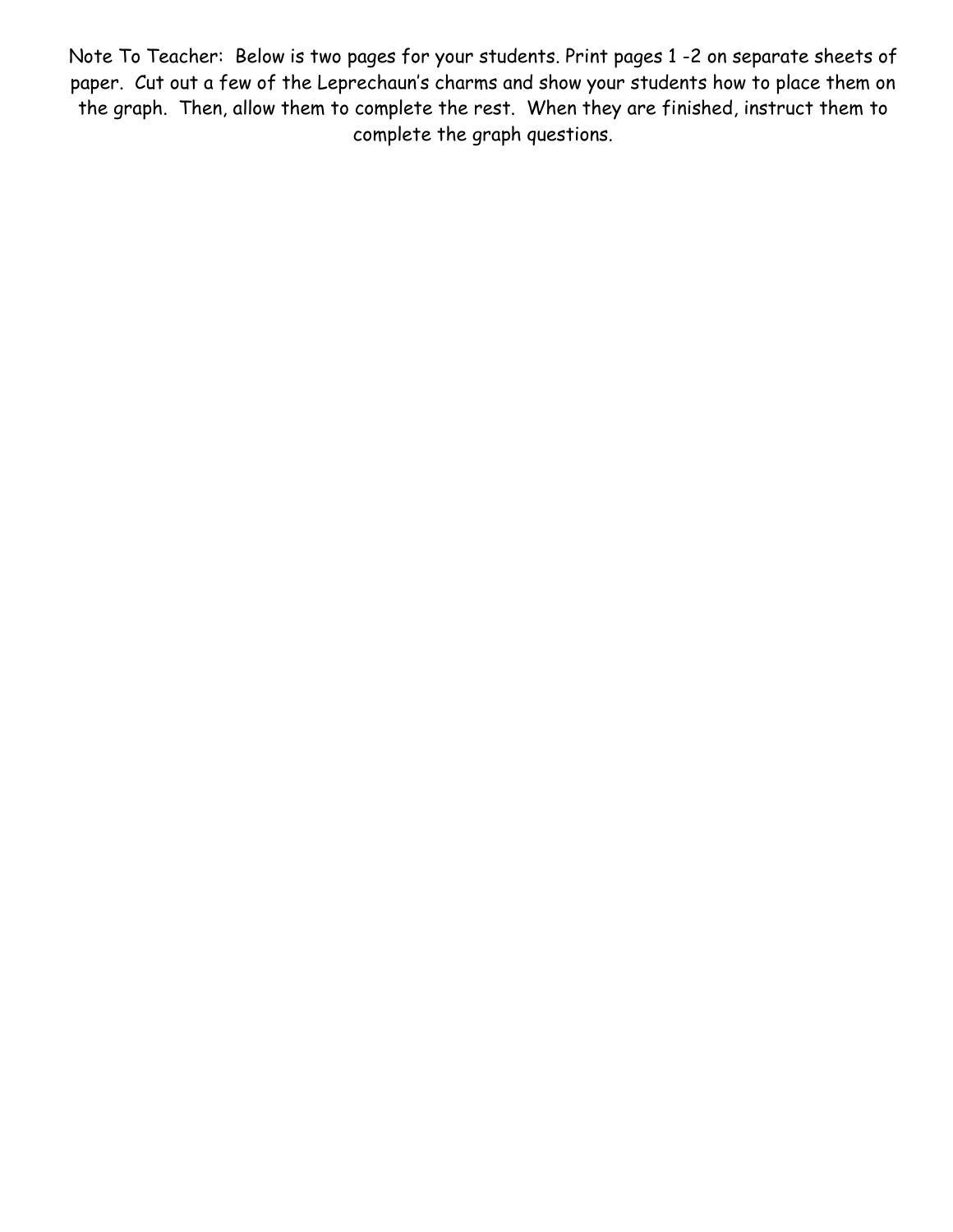The Leprechaun needs help collecting and organizing his charms. Cut each charm out and glue it to the correct space on the graph.